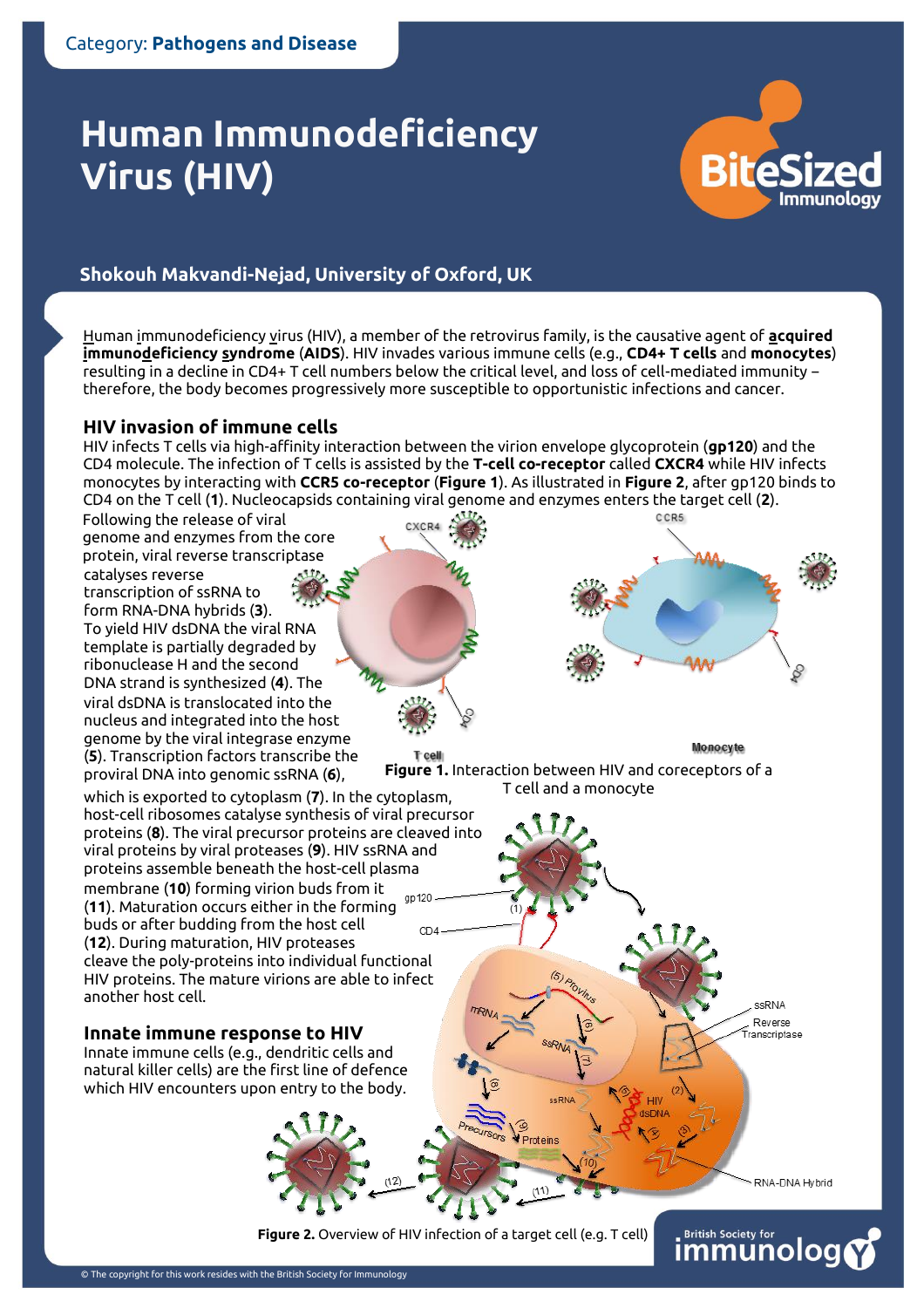# **Virus (HIV) continued**



Shokouh Makvandi-Nejad, University of Oxford, UK<br>.

*Macrophages.* Tissue macrophages are one of the virus and are known to be the source of viral proteins. However, the infected macrophages are shown to lose their ability to ingest and kill foreign microbes and present antigen to T cells. This could have a major contribution in overall immune dysfunction caused by HIV infection.

**Innate immune response to HIV** *cont.*

*Natural killer (NK) cells.* NK cells have lytic activity against cells that have diminished expression of **major histocompatibility complex** (**MHC**) **I**

target cells for HIV. These macrophages harbour the dendritic cytoplasmic extensions. These cells present *Dendritic cells (DCs).* DCs are large cells with processed antigens to T lymphocytes in lymph nodes. Epidermal DCs, expressing CD1a and Birbeck granules, are probably among the first immune cells to combat HIV at the mucosal surfaces. These cells transport HIV from the site of infection to lymphoid tissue. The follicular DCs, found in lymphoid tissue, are also key antigen-presenting cells that trap and present antigens on their cell surfaces. In the lymph node follicles, DCs provide signals for the activation of B lymphocytes.

antigens. Because the presence of MHC class I is required for peptide presentation to T cell receptors, NK cells are important line of defence when HIV escapes the cellular immune response. NK cells proliferate in response to **type 1 interferon** secreted by DCs. These stimulated NK cells release cytokines such as interferon γ (**IFN-γ**), tumour necrosis factor α (**TNF-α**), and chemokines to activate T-cell proliferation (cellular immune response). NK cells also inhibit viral replication by releasing IFN-γ.

## **Adaptive immune response to HIV**

*Cellular immune response to HIV***.** The cellular immune response is induced upon the entry of HIV into the target cells (e.g., T cells) and synthesis of viral proteins (**Figure 1**). MHC class I on the cell surface displays the intracellularly degraded HIV peptide fragments for recognition by **T-cell receptors** (TCR) on **CD8+ T**